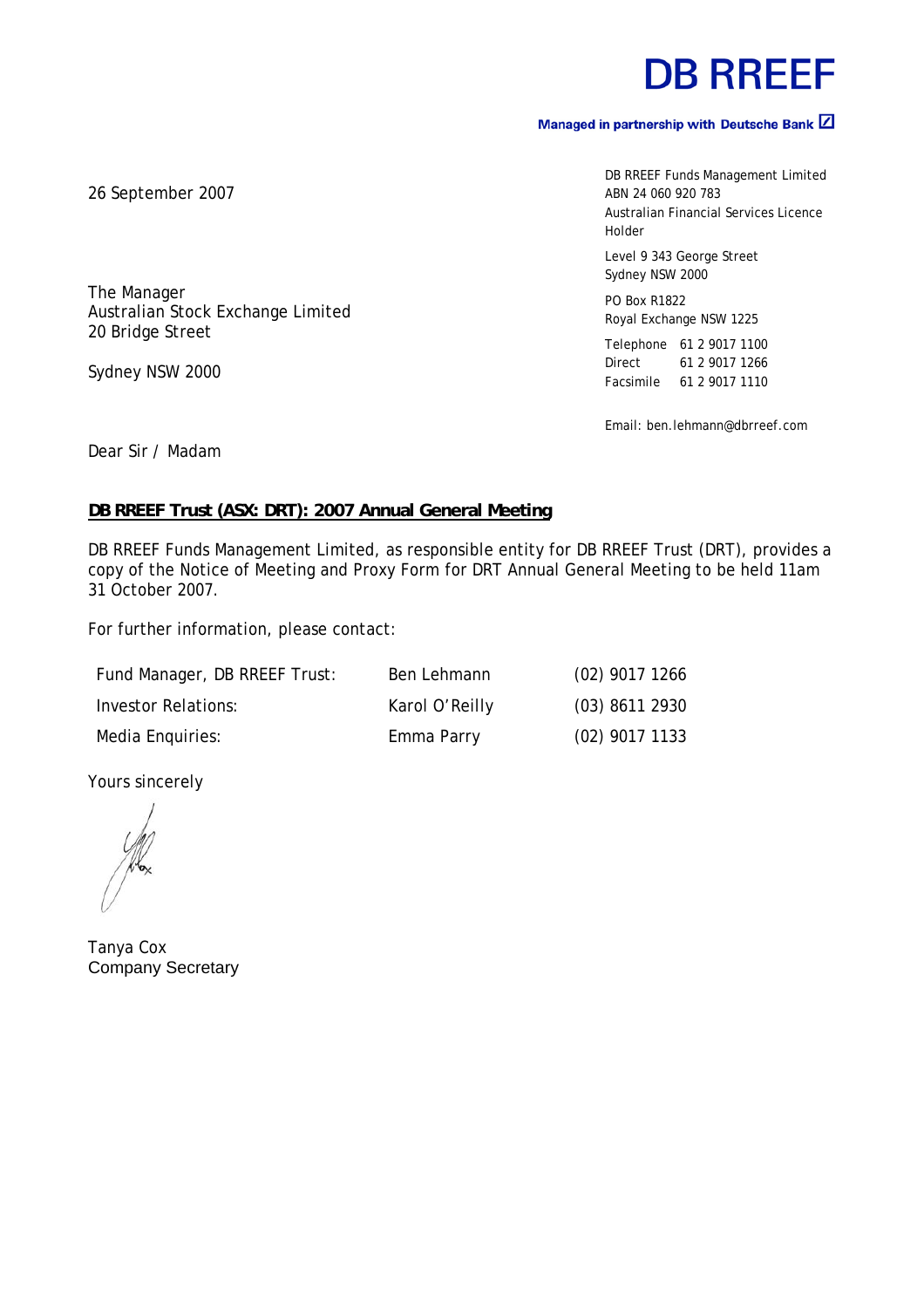# notice of meeting 2007 annual general meeting

Notice is hereby given by DB RREEF Funds Management Limited, as Responsible Entity of DB RREEF Trust, that the 2007 Annual General Meeting of holders of stapled securities (Stapled Security Holders) will be held at:

Place: Heritage Room Westin Hotel Level 6 No. 1 Martin Place Sydney NSW 2000

Date: Wednesday, 31 October 2007

Time: Registration – 10.30am Commencement – 11.00am

In accordance with Section 252S(1) of the *Corporations Act 2001 (Cth)*, DB RREEF Funds Management Limited appoints Mr Christopher T Beare to act as Chair.





Managed in partnership with Deutsche Bank  $\boxtimes$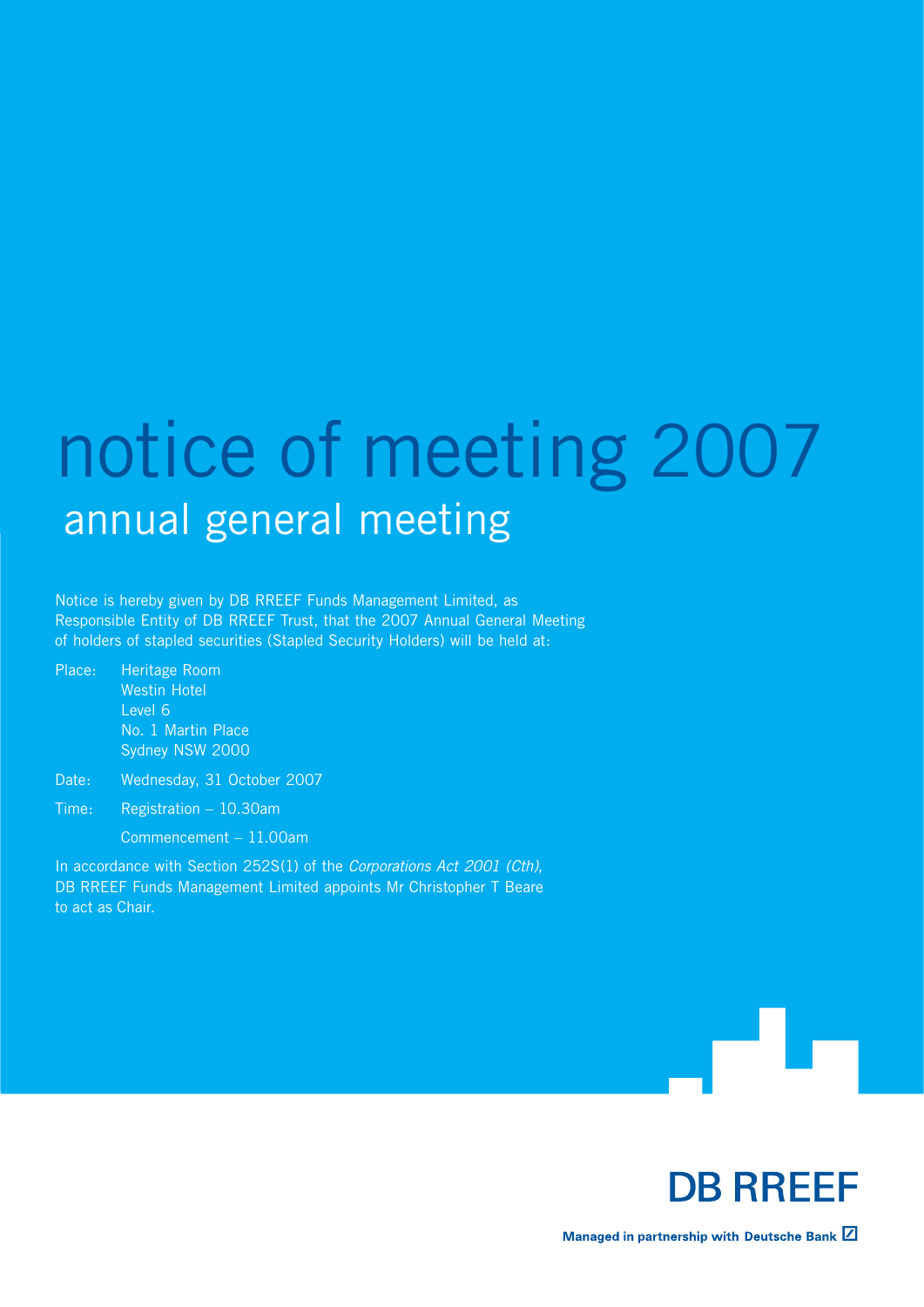# explanatory notes

### business of the meeting

a. to present the financial statements:

 To present the Directors' Report, Financial Statements and Independent Auditor's Report for the financial year ended 30 June 2007.

- b. to consider and if thought fit to pass the following resolutions:
	- **1 Approval of an Independent Director** "That the appointment of Mr Stewart F Ewen OAM as an Independent Director of DB RREEF Funds Management Limited be ratified."
	- **2 Adoption of the Remuneration Report** "That the Remuneration Report for the financial year ended 30 June 2007 be adopted."

Information on the Resolutions is set out in the accompanying Explanatory Notes.

Each of the Resolutions is an ordinary Resolution.

By Order of the Board

**John Easy** Company Secretary DB RREEF Funds Management Limited

17 September 2007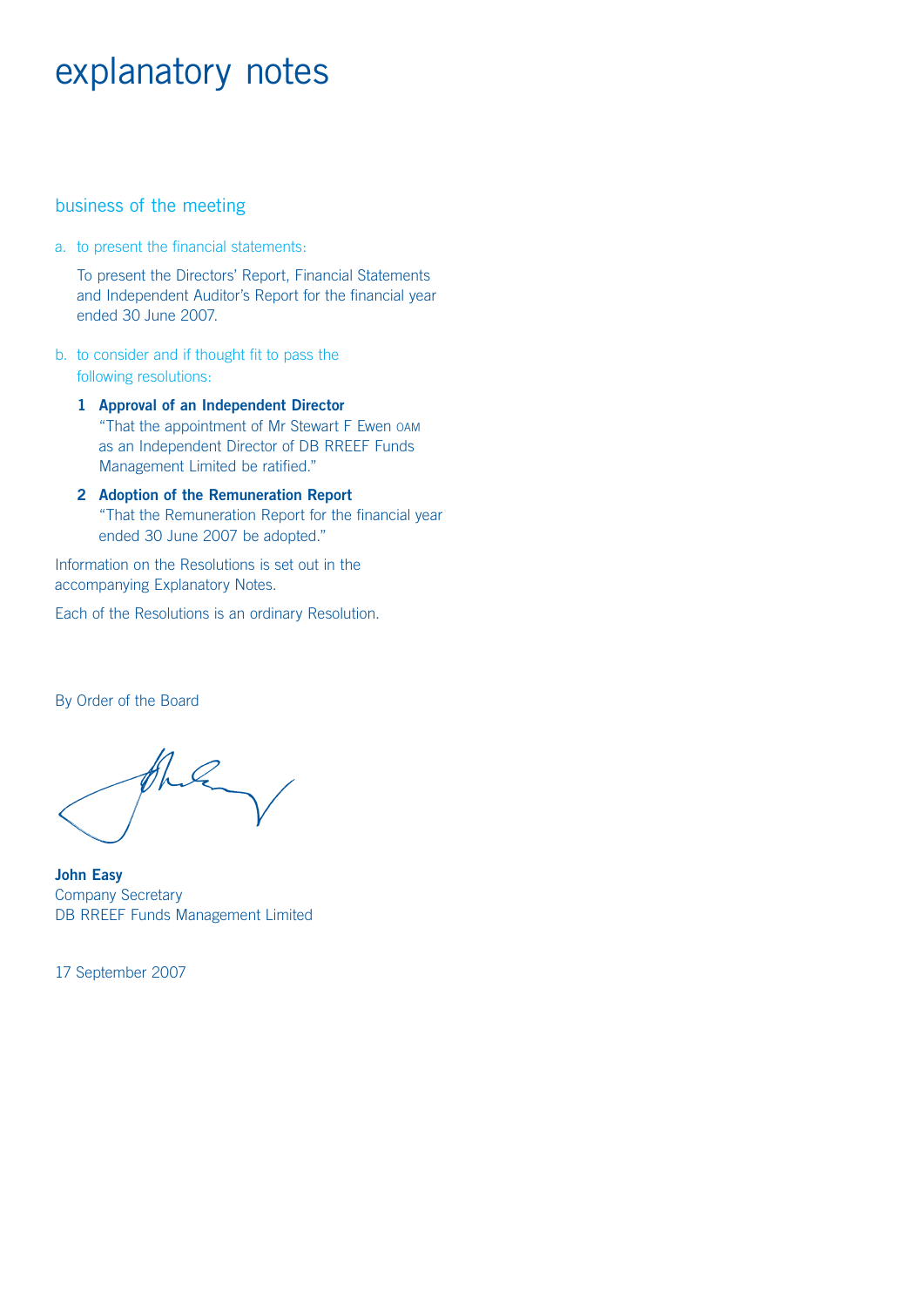#### introduction

These Explanatory Notes are intended to provide Stapled Security Holders with information to assess the merits of the Resolutions contained in the accompanying Notice of Annual General Meeting.

### resolution  $1$  – approval of Mr Stewart F Ewen  $0$ AM as an Independent Director

The DB RREEF Funds Management Limited Board has four Independent Directors as at 30 June 2007. Each Independent Director of DB RREEF Funds Management Limited must obtain Stapled Security Holders' ratification at the Annual General Meeting immediately succeeding their initial appointment, and thereafter within three years, with at least one Independent Director seeking ratification at each Annual General Meeting.

Stewart Ewen's appointment as an Independent Director was ratified at the Annual General Meeting held on 25 November 2005 by Stapled Security Holders.

Stewart Ewen is seeking ratification by Stapled Security Holders to be a Director of DB RREEF Funds Management Limited at the 2007 Annual General Meeting.

#### **Stewart F Ewen OAM FILE** Independent Director Age 58

Stewart Ewen has over 40 years of extensive property experience, commencing with the Hooker Corporation in 1966 where he worked throughout Australia and South East Asia. In 1983 he established Byvan Limited which by 2000 managed \$8 billion of shopping centre assets in Australia, Asia and North America. In 1999, he sold his interest in Byvan to the Savills Group in London, remaining as Chair until 2001. As the major partner of NavyB Pty Ltd he has completed numerous residential and commercial property projects. He has also held the position of Managing Director of Enacon Ltd, was previously a Director of Abigroup Ltd, and was instrumental in the establishment of Converting Technology Pty Ltd. Stewart has previously served as President of the Property Council of NSW, is a Director of the Cure Cancer Australia Foundation and assisted in the establishment of Cell Bank Australia. Stewart is also a Director of CapitaCommercial Trust Management Limited, Singapore.

Stewart is an Independent, Non-Executive Director of DB RREEF Funds Management Limited and a member of the Board Nomination and Remuneration Committee.

The Board unanimously recommends that Stapled Security Holders ratify Stewart Ewen's appointment as a Director of DB RREEF Funds Management Limited.

### resolution 2 – adoption of remuneration report

The purpose of Resolution 2 is to adopt the Remuneration Report for the financial year ended 30 June 2007. The Remuneration Report is contained in section three of the Directors' Report for the year ended 30 June 2007 commencing on page 68 of the DB RREEF Trust's 2007 Annual Report.

Under section 250R of the *Corporations Act 2001 (Cth)*, a listed company is required at its Annual General Meeting, to put a vote to its members to approve the Remuneration Report. The Board of DB RREEF Funds Management Limited has determined that DB RREEF Trust will be subject to this obligation even though it is not a listed company.

During the meeting there will be an opportunity for Stapled Security Holders to comment upon and ask questions about the Remuneration Report.

The Board unanimously recommends that Stapled Security Holders adopt the 2007 Remuneration Report.

The vote on Resolution 2 is advisory only and does not bind the Directors or DB RREEF Funds Management Limited.

By Order of the Board

**John Easy**  Company Secretary 17 September 2007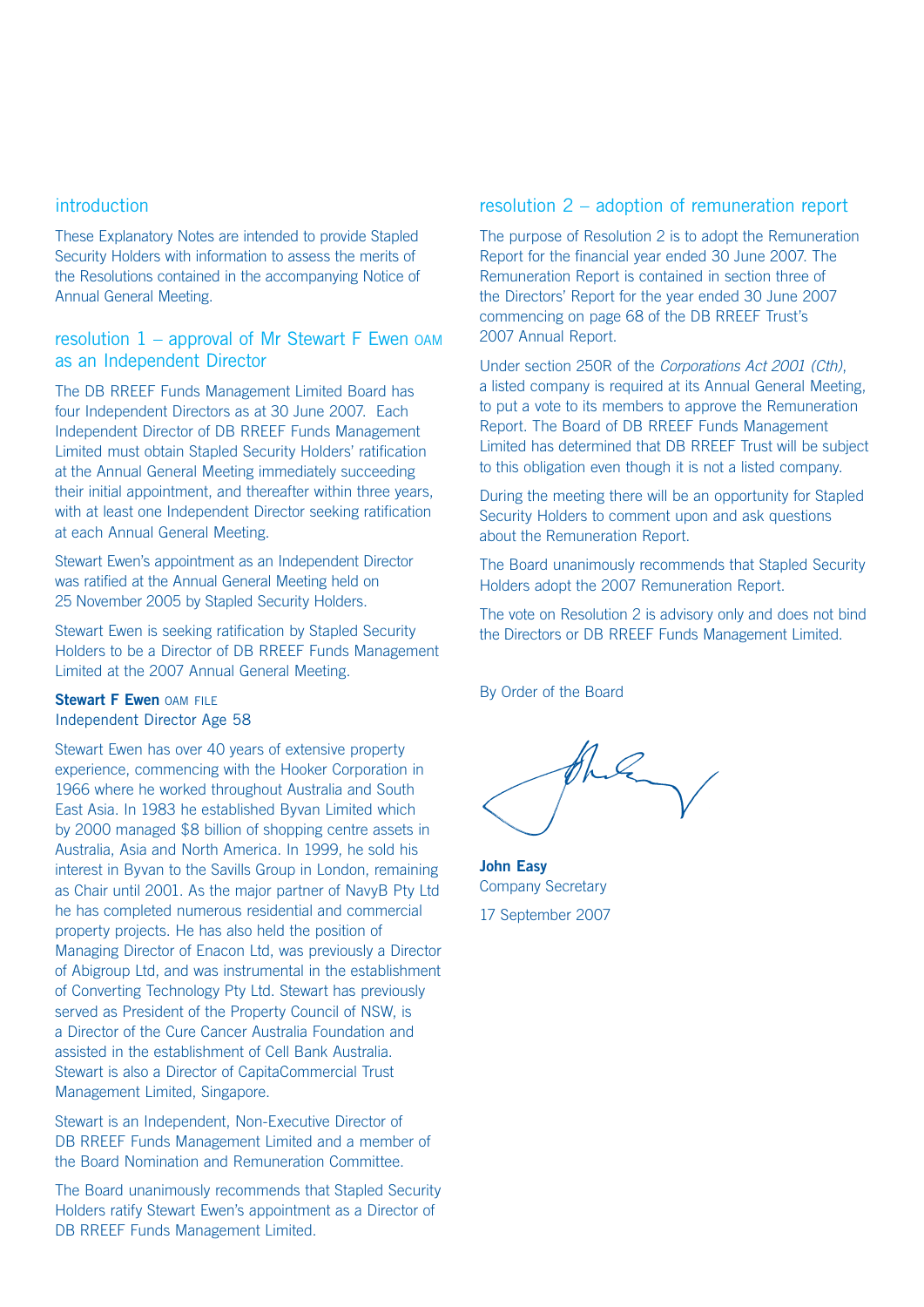# information for stapled security holders

### conduct of the AGM

DB RREEF Trust is the collective name for DB RREEF Diversified Trust, DB RREEF Industrial Trust, DB RREEF Office Trust and DB RREEF Operations Trust, the units of which are traded on the Australian Stock Exchange as a Stapled Security (ASX Code: DRT). As each Trust is a separate legal entity, each is required to conduct a separate general meeting, each considering exactly the same business.

Christopher Beare, as Chair of the meetings, has determined that because the business of each of the four meetings is identical, the results of business of each of the meetings are interdependent, and the persons eligible to vote at each meeting are the same and have the same voting power, each of the four meetings will be conducted concurrently and the voting on each item of business will also be conducted concurrently.

Therefore, although four meetings will be held at once, from an administrative and attendee point of view, the conduct of the DB RREEF Trust Annual General Meeting will be as if it were one single meeting.

#### majority required

The Resolutions are ordinary Resolutions and will be passed if more than 50 percent of the votes cast by Stapled Security Holders entitled to vote on each Resolution are cast in favour of the Resolution.

#### quorum

The quorum necessary for this Annual General Meeting is 10 Stapled Security Holders present in person or by proxy.

#### voting in person

If you wish to vote in person, you should attend the Annual General Meeting on Wednesday, 31 October 2007, commencing at 11.00am in Heritage Ballroom, Westin Hotel, Level 6, No. 1 Martin Place, Sydney NSW 2000.

#### voting by proxy

If you are unable to attend the meeting in person you may appoint a proxy to attend the meeting in your place. The proxy does not need to be a Stapled Security Holder. If you are entitled to cast two or more votes then you may appoint two proxies and may specify the proportion or number of votes each proxy is appointed to exercise. If no proportion or number is specified, each proxy may exercise half of your votes. To appoint a proxy please complete the accompanying Proxy Form and return it to the Security Register, Link Market Services Limited,

so that the Proxy Form is received by them by 11.00am Monday, 29 October 2007.

Instructions for completing your Proxy Form are outlined on the form and you may return your Proxy Form by:

- **posting it in the reply paid envelope provided; or**
- **n** posting it to DB RREEF Trust's Security Registrar, Link Market Services Limited, Locked Bag A14, Sydney South NSW 1235; or
- **n** hand delivering it to Link Market Services Limited, Level 12, 680 George Street, Sydney NSW 2000; or
- **n** faxing it to (02) 9287 0309 or +61 2 9287 0309 (from outside Australia); or
- odging it online at www.linkmarketservices.com.au in accordance with the instructions provided on the website. You will need your Holder Identification Number (HIN) or Security Reference Number (SRN) to lodge your proxy form online.

In the case of joint holders the Proxy Form may be signed by any one holder.

You must lodge your valid proxy form at least 48 hours prior to the time notified for the meeting.

#### voting cut-off date and voting exclusion statement

Subject to the following, all Stapled Security Holders appearing on the register of Stapled Securities of DB RREEF Trust as at 7.00pm (EST) on Monday, 29 October 2007 will be entitled to attend and vote at the meeting.

In respect of the Resolutions, DB RREEF Funds Management Limited and any of its associates which have an interest in the Resolutions other than as a Stapled Security Holder are not entitled to vote on the Resolutions.

DB RREEF Funds Management Limited will have regard to a vote cast on the Resolution if:

- $\blacksquare$  it is cast by a person as proxy for a person who is entitled to vote, in accordance with the directions on the Proxy Form; or
- $\blacksquare$  it is cast by the person chairing the meeting as proxy for a person who is entitled to vote, in accordance with a direction on the Proxy Form to vote as the proxy decides.

#### **enquiries**

If you have any questions about the Resolutions, attending the AGM, how to vote or Proxy Forms, please contact the Infoline on 1800 819 675 Monday to Friday between 8.30am and 5.30pm (EST) or consult your financial or other professional adviser.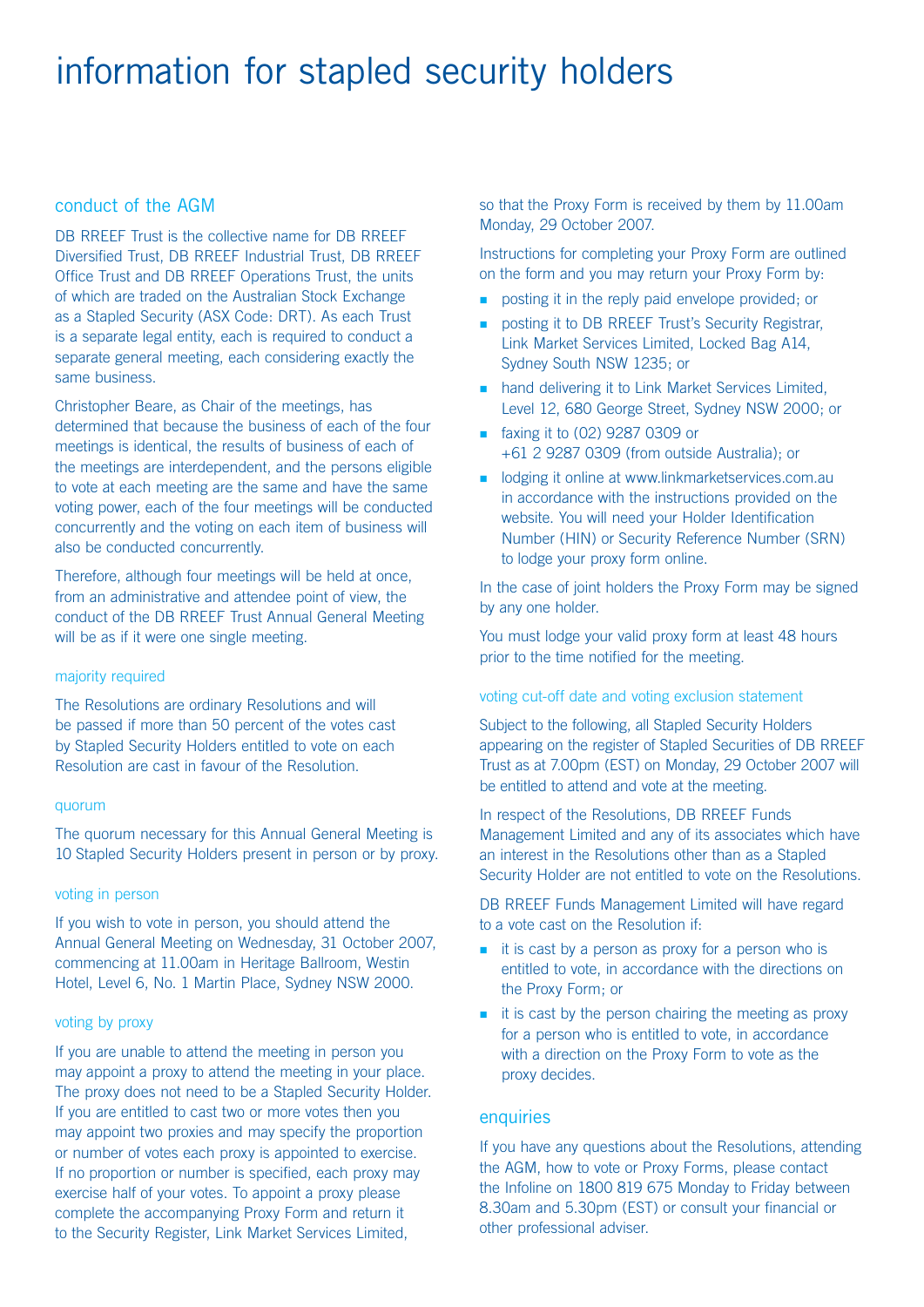# questions

As a DB RREEF Trust Stapled Security Holder, we invite you to submit questions relating to DB RREEF Trust or the business of the meeting prior to the 2007 Annual General Meeting.

Your questions can be directed toward the Chairman, DB RREEF Trust's Auditor or the Chief Executive Officer. You will also have the opportunity to raise questions during the meeting.

To submit questions please complete the question form below. Questions must be received by DB RREEF Trust's Security Registrar, Link Market Services Limited by 11.00am Monday, 29 October 2007 by:

- **•** posting it in the reply paid envelope provided to DB RREEF Trust's Security Registrar, Link Market Services Limited, Locked Bag A14, Sydney South NSW 1235; or
- $\blacksquare$  faxing it to (02) 9287 0309 or  $+61$  2 9287 0309 (from outside Australia).

We will endeavour to respond to as many questions as possible during the Annual General Meeting, however there may not be sufficient time during the Meeting to address all topics.

Please note individual responses will not be sent to security holders.

| question for the               |  |
|--------------------------------|--|
| Chairman                       |  |
| Auditor                        |  |
| <b>Chief Executive Officer</b> |  |
|                                |  |
|                                |  |
|                                |  |
|                                |  |
|                                |  |
| question for the               |  |
| Chairman                       |  |
| Auditor                        |  |
| <b>Chief Executive Officer</b> |  |
|                                |  |
|                                |  |
|                                |  |
|                                |  |
| question for the               |  |
| Chairman                       |  |
| Auditor                        |  |
|                                |  |
| <b>Chief Executive Officer</b> |  |
|                                |  |
|                                |  |
|                                |  |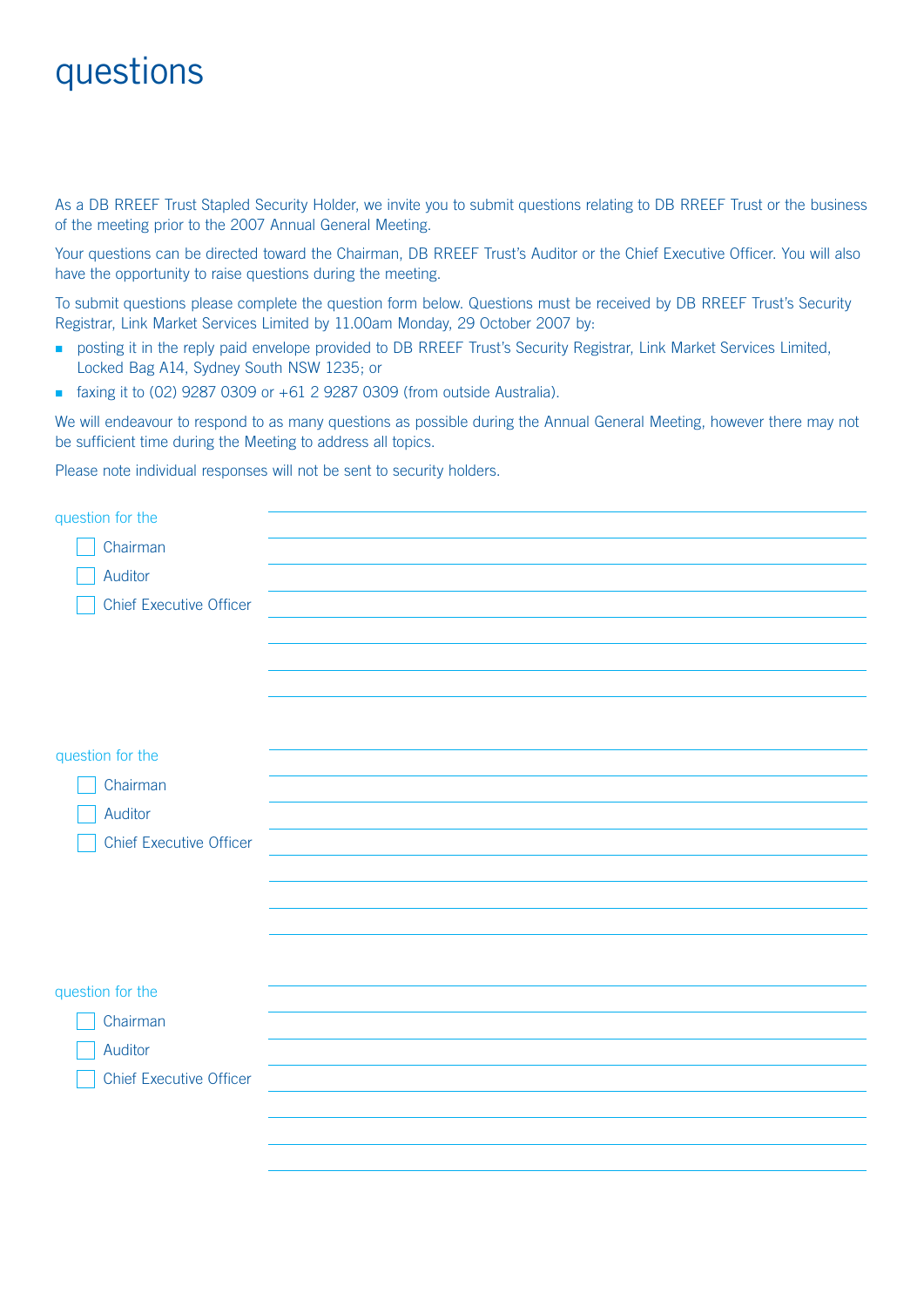# B RREEF

Managed in partnership with Deutsche Bank Z

### **APPOINTMENT OF PROXY**

If you would like to attend and vote at the Annual General Meeting, please bring this form with you. This will assist in registering your attendance.

#### **Please return your Proxy form to:**

Link Market Services Limited Level 12, 680 George Street, Sydney NSW 2000 Locked Bag A14, Sydney South NSW 1235 Australia Telephone: 1800 819 675 From outside Australia: +61 2 8280 7126 Facsimile: (02) 9287 0309 ASX Code: DRT Website: www.linkmarketservices.com.au



#### **X99999999999**

You can also lodge your vote on-line at www.linkmarketservices.com.au

I/We being a member(s) of DB RREEF Trust and entitled to attend and vote hereby appoint

**A**

(non binding resolution)

the **Chairman of the Meeting (mark box)**

**OR** if you are **NOT** appointing the Chairman of the Meeting as your proxy, please write the name of the person or body corporate (excluding the registered securityholder) you are appointing as your proxy

or failing the person/body corporate named, or if no person/body corporate is named, the Chairman of the Meeting, as my/our proxy to act generally at the meeting on my/our behalf and to vote in accordance with the following instructions (or if no directions have been given, as the proxy sees fit) at the Annual General Meeting of DB RREEF Trust to be held at 11:00am on Wednesday, 31 October 2007 at the Heritage Ballroom, The Westin Hotel, Level 6, 1 Martin Place, Sydney NSW 2000 and at any adjournment of that meeting.

Where more than one proxy is to be appointed or where voting intentions cannot be adequately expressed using this form an additional form of proxy is available on request from the share registry. Proxies will only be valid and accepted by DB RREEF Trust if they are signed and received no later than 48 hours before the meeting. The Chairman of the Meeting intends to vote undirected proxies in favour of all items of business.

To direct your proxy how to vote on any resolution please insert  $\boxed{\mathbf{X}}$  in the appropriate box below. **B**

**Resolution 1** Approval of Mr Stewart F Ewen as an Independent Director **Resolution 2** Adoption of remuneration report For Against Abstain\*

\* If you mark the Abstain box for a particular Item, you are directing your proxy not to vote on your behalf on a show of hands or on a poll and your votes will not be counted in computing the required majority on a poll.

| $\overline{C}$<br><b>SIGNATURE OF SECURITYHOLDERS - THIS MUST BE COMPLETED</b> |                                     |                                     |  |
|--------------------------------------------------------------------------------|-------------------------------------|-------------------------------------|--|
| Securityholder 1 (Individual)                                                  | Joint Securityholder 2 (Individual) | Joint Securityholder 3 (Individual) |  |
|                                                                                |                                     |                                     |  |
|                                                                                |                                     |                                     |  |

Sole Director and Sole Company Secretary Director/Company Secretary (Delete one) Director

This form should be signed by the securityholder. If a joint holding, either securityholder may sign. If signed by the securityholder's attorney, the Power of Attorney must have been previously noted by the registry or a certified copy attached to this form. If executed by a company, the form must be executed in accordance with the securityholder's constitution and the *Corporations Act 2001* (Cwlth).

**DB RREEF Funds Management Limited ("DRFM")** ABN 24 060 920 783 AFSL 238163 as responsible entity for each of DB RREEF Diversified Trust ARSN 089 324 541, DB RREEF Industrial Trust ARSN 090 879 137, DB RREEF Office Trust ARSN 090 768 531, and DB RREEF Operations Trust ARSN 110 521 223 who together trade on the Australian Stock Exchange as the "DB RREEF Trust" (ASX Code: DRT).



# **DRT PRX741**